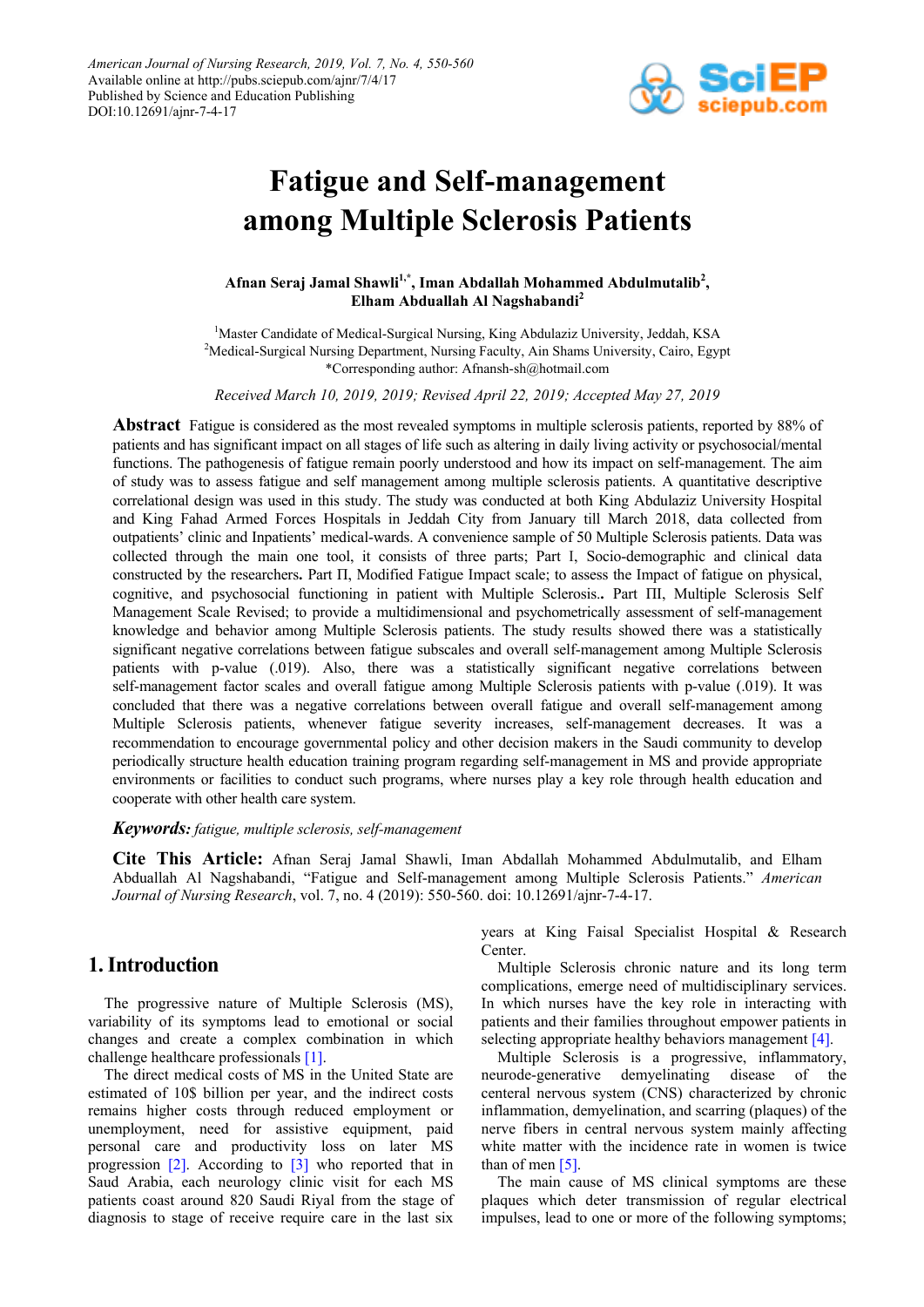blurred vision, blindness, loss of balance, poor coordination, slurred speech, tremors, numbness, extreme fatigue, problems with memory or concentration, paralysis, loss of cognitive functioning, and psychological disturbances most often characterized by depression lead to temporally or terminal problems as a result they faces a lot of struggle to live healthy and productively life because of increasing personal and social limitations [\[2\].](#page-9-1)

According to  $\boxed{6}$  who stated that about 80% of MS patients reported fatigue and up to 65-70 % of them had severe level. Fatigue in MS patients has a great impact on all stages of life, their social relationships and early job retirement [\[7\].](#page-9-6) Furthermore[,\[8\]](#page-9-7) confirmed that fatigue interferes with sustained usual function, cause a significant loss of employment, disability in unimpaired persons with MS and can contribute with other symptoms to cause co-morbidities.

A Self-management is a key strategy for improving the physical, psychological health and quality of life in patients with chronic conditions through positive health and rehabilitation outcomes [\[9\].](#page-9-8) Moreover [\[10\]](#page-9-9) added that effective self management maximizing clinical outcomes and minimizing health care costs and utilization.

## **1.1. Significant of the Study**

According to WHO in Multiple Sclerosis Atlas (2013) reported that an estimated 2,500,000 people worldwide have MS and the MS prevalence is at least from 2 to 3 times affects women rather than men, (ratio 1:2)  $[11]$ .

MS in Arabian Gulf Countries shows rising in recent prevalence. Although Multiple Sclerosis International Federation and World Health Organization stated that the classification in low risk zon[e \[12\].](#page-9-11)

The MS prevalence in Saudi Arabia shows that there is increasing in MS rate from 8 to 40 cases per 100.000 of population, this increases may related to well diagnosis and improvement of treatment facilitie[s \[13,14\].](#page-9-12) Furthermore, [\[3\]](#page-9-2) confirmed that the total number of cases in Saudi Arabia now will be 12,863 per 32 million individuals with mean age of 25 years old which reported by the United

Nations, which proves that Saudi Arabia now in the moderate to high risk zone.

## **1.2. Study Aim**

The present study aims to assess fatigue and selfmanagement among Multiple Sclerosis patients.

#### **1.3. Objectives of the Study**

- 1. Assess fatigue among multiple sclerosis patients related to; cognitive, physical and psychosocial.
- 2. Assess self-management among multiple sclerosis patients.

## **1.4. Theoretical Frame Work**

#### **1.4.1. Self-Management-Focused Chronic Care Model (SMFCCM)**

The researcher select the given model to guide the research and bring out potentiality of applying the Self-Management-Focused Chronic Care Model to understand fatigue and self-management among MS patient.

(SMFCCM) developed by Suman Budhwani (2013) [\[15\],](#page-9-13) derived from [\[16\]](#page-9-14) Chronic Disease Prevention and Management Frame work, [\[17\]W](#page-9-15)agner's Chronic Care Model and [\[18\]](#page-9-16) Greenhalgh's Model. It defines, gives a comprehensive view of successful self-management through describes the relationship among self-management, adherence, and outcomes at both the patient and system. It works as a guidance in assessing performance or successful self-management outcomes [\[15\].](#page-9-13)

SMFCCM) emphasizes that the patient himself consider as the main agent and player in taking responsibility for self-care; in case of his inability to do so, the care provider must work on fostering awareness of the self-care needs and empowering MS patients, SMFCCM model could be significantly effective in reducing fatigue output in MS patients [\[15\].](#page-9-13)



# The Self-Management-Focused Chronic Care Model

"Self-Management-Focused Chronic Care Model" by Suman Budhwani, [2013].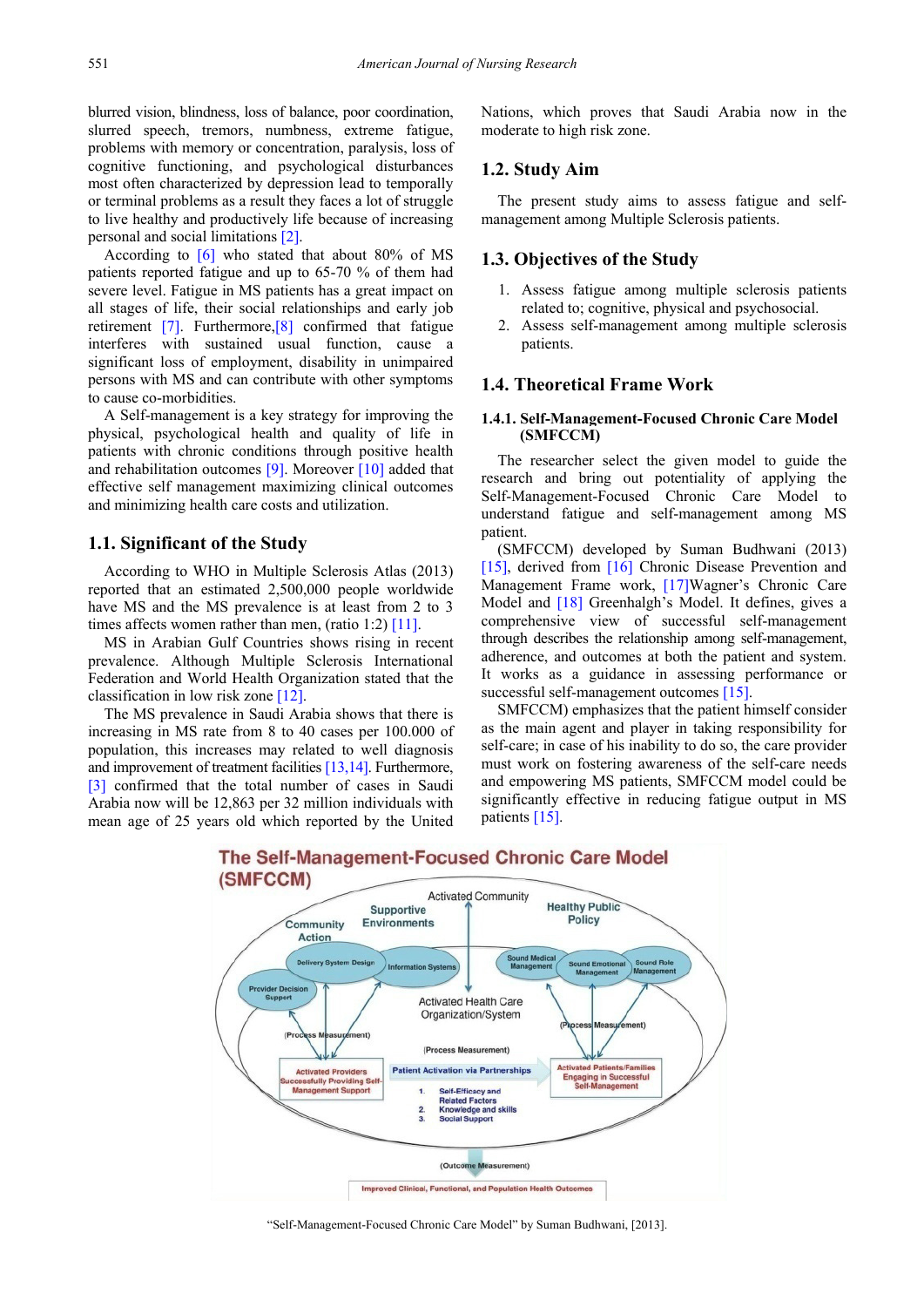## **2. Subjects and Method**

#### **2.1. Research Design**

A quantitative descriptive correlational design was used to achieve the aim of the study.

#### **2.2. Setting and Subjects**

The study was conducted in the outpatient clinics and Inpatient medical wards at both King Abdulaziz University Hospital (KAUH) and King Fahad Armed Forces Hospitals (KFAFH) in Jeddah City, Saudi Arabia. A convenience sample included 50 patients (15 patients from KAUH and 35from KFAFH) diagnosed with Multiple Sclerosis. They were recruited according to the inclusion criteria of being adult patients > 18 years old either female or male. Those who agreed to participate voluntarily. During the period of three month (January to March , 2018).

#### **2.3. Tool of the Study**

The researchers have used one tool for data collection. It consists of three parts**;**

*Part I. Socio-demographic and Clinical Data:* It was constructed by the researchers, it includes; age, gender, marital status, level of education, working status, living situation, diagnosed years with MS, admission frequency to hospital per year related to MS disease and other associated chronic disease.

*Part II. Modified Fatigue Impact scale (MFIS):* Modified Fatigue Impact scale (MFIS) adopted from [\[19,20\].](#page-9-17) Aimed to evaluating the impact of fatigue on physical, cognitive, and psychosocial function in MS patients. It is a likert scale including 21 items. It is ranked from Never to Almost always, These grades were respectively assigned values (Never) was given 0, (Rarely) was given 1, (Sometimes) was given 2, (Often) was given 3, (Almost always) was given 4. It included three subscales; (І) physical (9 items), (ІІ) cognitive (10 items), (ІІІ) psychosocial (2 items). The total score for the MFIS is the sum of 21 items and range from 0 to 84. The total mean score of fatigue level are divided according to fatigue severity into 3 categories (from 2.80 to 4.0 consider as high level , from 2.20 up to 2.80 consider as medium level, from 1.6 up to 2.20 consider as mild level). A Higher scores indicate a greater impact of fatigue on a patient's daily life.

## *Part IІI. Multiple Sclerosis Self Management Scale Revised (MSSM-R):*

Adopted from [\[9\].](#page-9-8) Aimed to provide a multidimensional and psychometrically assessment of self -management knowledge and behavior among Multiple Sclerosis patients. The scale has 24 items. It includes five ranked ranging from Disagree to Agree Completely. These grades were respectively assigned values of (Disagree Completely) was given 1, (Disagree Somewhat) was given 2, (Neither Agree nor Disagree) was given 3, (Agree Somewhat) was given 4, (I Agree Completely) was given 5. It included five factor scales; (І) treatment adherence and barriers (7 items), (ІІ) understanding and actively learning about MS (4 items), (III) managing one's health on day to day

basis (4 items), (IV) being an active participant in decision making with health professionals (6 items), (V) managing the impact of MS on one's physical, emotional and social life (3 items). The total rang of score (0-100 point). The total mean score of self management level are divided according into 3 categories (from 3.40 to 5.0 consider as high level, from 2.60 up to 3.40 consider as medium level, from 1.0 up to 2.60 consider as mild level). a Higher scores indicate a high self-management level. A higher

#### **2.4. Ethical Consideration**

An official written permission was obtained from Committee of Nursing College and Scientific Council. Additional approval from Ethical Committee of King Abdulaziz University and King Fahad Armed Forces Hospital to conduct the study. In addition, the researchers acquired approval from the studied sample that participate in the study. Full information was provided to the studied sample with preserved their right to withdraw from participation at any time. Ensure that the patient's anonymity and information confidentiality is protected for all participants**.**

score indicates a higher degree of self management.

## **2.5. Validity and Reliability**

The data collection tool reviewed by five expert of Medical Surgical Nursing academic staff, Faculty of Nursing, King Abdulaziz University, to judge the appropriateness, accuracy, and representation of the tool and the recommended changes have been made accordingly. The reliability of Modified Fatigue Impact and Multiple Sclerosis Self Management Revised Scale were obtained from the tool designers as well as other used investigation studies. The alpha reliability of the scale was reported as, 0.73 and 0.78 respectively, that indicating very high internal consistency.

The present study, Cronbach's alpha coefficient, was 0.62 which is consider valid and reliable .

#### **2.6. Pilot Study**

The pilot study were conducted on 10 % of the participants (5 patients) from the sample size participating in the research to test the feasibility, clarity and simplicity of the questionnaire. After statistical analysis of the pilot study. No changes have been made on the data collection tool.

#### **2.7. Procedure for Data Collection**

- 1. The researchers interviewed each patient, explained the aim of the study to the studied sample and volunteer willing to participate. Confidentiality, privacy also has been ensured and no known risk for participants. The sample collected days at King Fahad Armed Forces Hospital were on Mondays and Tuesdays, While in King Abdulaziz University Hospital were on Sundays and Thursdays from morning shift; 9 a.m. to 1 p.m. and night shift; 5 p.m. to 10 p.m.
- 2. The researchers distributed the questionnaire for each patient after explained the meaning of each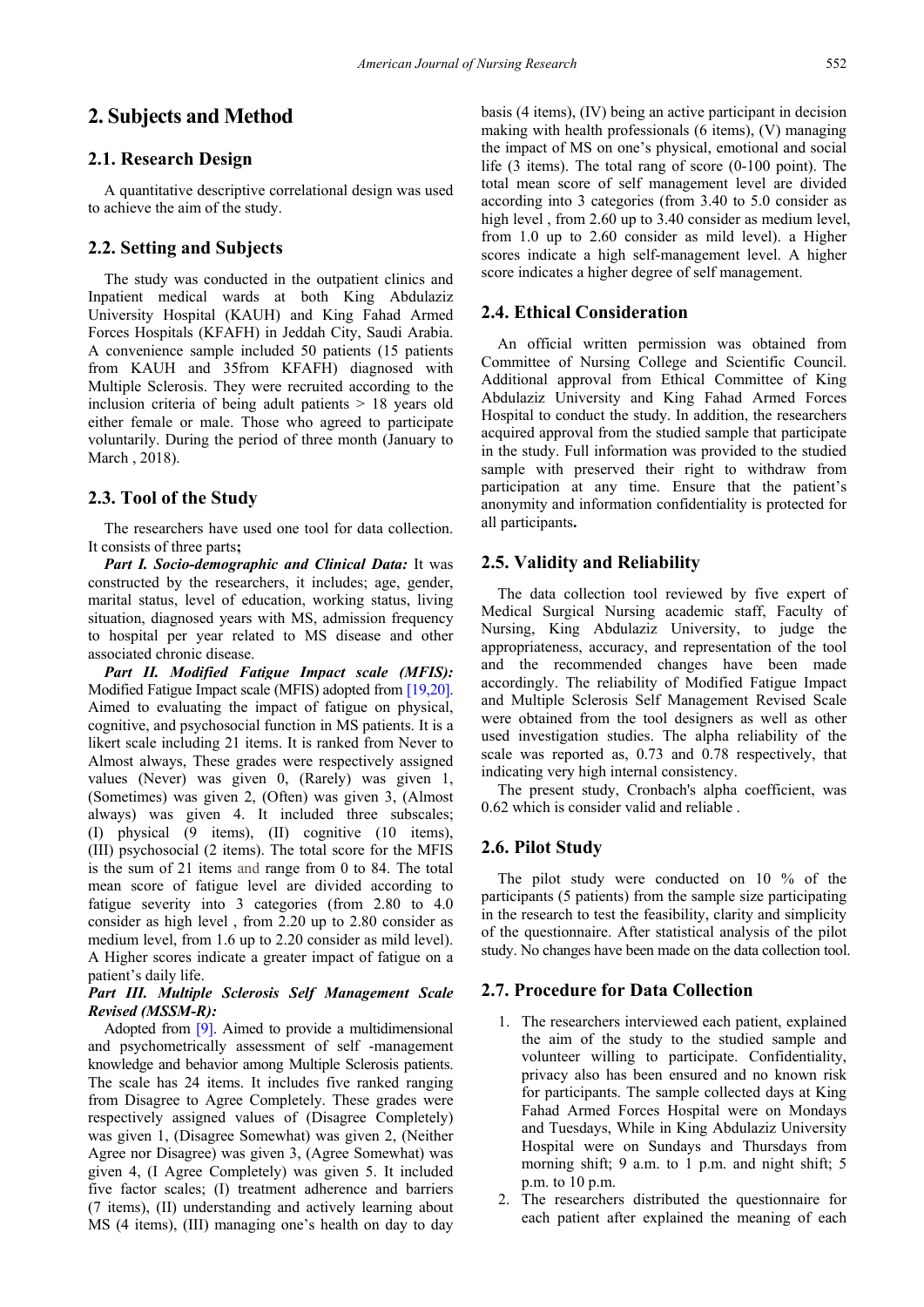question and answer any query if present (the total time spent with each patient ranged from 15 up to 30 minutes).

3. The data collected duration were 3 month period (from January till March, 2018).

## **2.8. Statistical Analysis**

Data were collected, and analyzed using SPSS (Statistical Package for the Social Sciences program) version 22. Descriptive and inferential statistical data are conducted with tests such as frequency, percentage, mean, standard deviation and Cronbach Alpha Coefficient to describe demographic data of participants, to measure fatigue and self-management level among multiple sclerosis patients, correlations analysis to test the relationship between fatigue and self-management among multiple sclerosis patients. Other inferential statistic using data from sample to measure the correlation between variables used test called Pearson coefficient. The researchers conducted a T- independent samples test with; Gender, and Living Situation and the one way a nova test with the; age, marital status, level of education and diagnosed years with MS.

# **3. Results**

[Table 1](#page-4-0) show the Socio-demographic and clinical data of the Multiple Sclerosis patients, 70.0% of patients were from King Fahad Armed Forces Hospital and only 30.0% from king Abdulaziz University hospital. The age percent of the studied sample were 46.0% from 18 -24 year, 40.0% from 25-34 years and 14.0%from 35-54years respectively, with Mean $\pm$ SD of age (30.24  $\pm$  12.8). The majority of the studied sample were 70.0% female and 30.0% of male. More than half 60.0% were single, 34.0% were married, and only 6.0% were divorced. As related to level of education 52.0% with Secondary degree, 46.0% with bachelor degree and only 2.0% with primary degree. In relation to working status more than 38.0% not working, 36.0% working as full time, 10.0% working as part time, and only 8% not working (disable) or receive assistance. The living situation of 94.0% of patients live with family and only 6.0% live alone. About patients years diagnosed with MS 66.0% diagnosed from;1 to 5 year, 20.0% from; 5 to 10 year, and 10.0% from;11 to 15 year. Regarding to the number of hospital admission per year related to (MS) disease, the majority of patients 84.0% reported that hospitalized from;1-3 time per year and only 16.0% hospitalized from; 4-6 time per year. According to chronic disease associated with MS, it was found that 24.0% had chronic disease (DM & Hypertension, 66.7% & 33.3% respectively), while 76% had no chronic disease.

[Table 2](#page-5-0) clarified mean score of overall fatigue subscales among Multiple Sclerosis patients. It is shown that; 26% of the Multiple Sclerosis patients are suffering severe cognitive fatigue, 40% of the Multiple sclerosis patients with a medium cognitive fatigue and 34% with a mild cognitive fatigue. While 70% of the Multiple Sclerosis patients are suffering severe physical fatigue, 10% with a medium physical fatigue and 20% with a mild physical fatigue. Moreover that 34% of the Multiple

Sclerosis patients are suffering severe psychosocial fatigue, 46% with a medium psychosocial fatigue and 10% of the Multiple sclerosis patients with a mild psychosocial fatigue. Moreover, 48% of overall fatigue subscales of Multiple Sclerosis patients had sever fatigue level, 44% of Multiple Sclerosis patients had medium fatigue level and 8% of Multiple Sclerosis patients had mild fatigue level with overall Mean $\pm$ SD (2.41 $\pm$ 0.81), which means that the majority of them suffering from medium fatigue level.

[Table 3](#page-5-1) explained mean score of overall Selfmanagement Factor Scales among Multiple Sclerosis patients. It shown that; According to MS knowledge and information; 80%, 14% and 6% among Multiple Sclerosis patients had; high, medium and low self-management respectively. Regarding treatment adherence/barriers; 68% and 32% among Multiple Sclerosis patients had; high, medium self- management level respectively. Related to health maintenance behavior level; 16%, 80% and 4% among Multiple Sclerosis patients had; high, medium, and low self-management respectively. Pertaining to Healthcare Provider Relationship and Communication; 52%, and 48% among Multiple Sclerosis patients had; high and medium self-management level respectively. And based on Social/Family Support; 70%,22% and 4% among Multiple Sclerosis had; high, medium and low selfmanagement respectively. It was observed from overall self-management factor scales that; 58%, 42% and 21% of the Multiple Sclerosis patients with; high, medium and low overall level of Self-management respectively with Mean $\pm$ SD (3.27 $\pm$ 0.796), which mean that the majority of multiple Sclerosis patient have medium self-management level.

[Table 4](#page-5-2) described the relationship between socio-demographic/clinical data to overall mean score of fatigue and self-management of Multiple sclerosis patients. It show that; There were statistically significant difference between overall fatigue and socio-demographic data related to; age, level of education, years of MS and chronic disease with p-value; .006, .014, .018 and 0.001 respectively. While there were no statistically significant difference between overall fatigue and socio-demographic data related to; gender, marital status, working status and living situation with p-value; .705, .228,0.064 and .927 respectively. There was a significant statistically difference between overall self-management and sociodemographic data related to age with p-value (.010). There were no statistically significant difference between overall self-management and socio-demographic data related to; marital status, years of MS, level of education, gender, working status chronic disease and living situation with p-value; .147, .258, .308, .394, 0.550, .961 and .980 respectively.

[Table 5](#page-6-0) revealed the correlation between fatigue subscales and overall self-management among Multiple Sclerosis patients; It was observed that there were a statistically significant differences between physical and psychosocial fatigue related to overall self-management, while there was no significant difference between cognitive fatigue and overall self-management as shown; The correlation coefficient between Physical fatigue and overall self-management among Multiple Sclerosis patients is statistically significant with p-value (0.013)  $r = 0.348$ , which indicate there is a negative correlation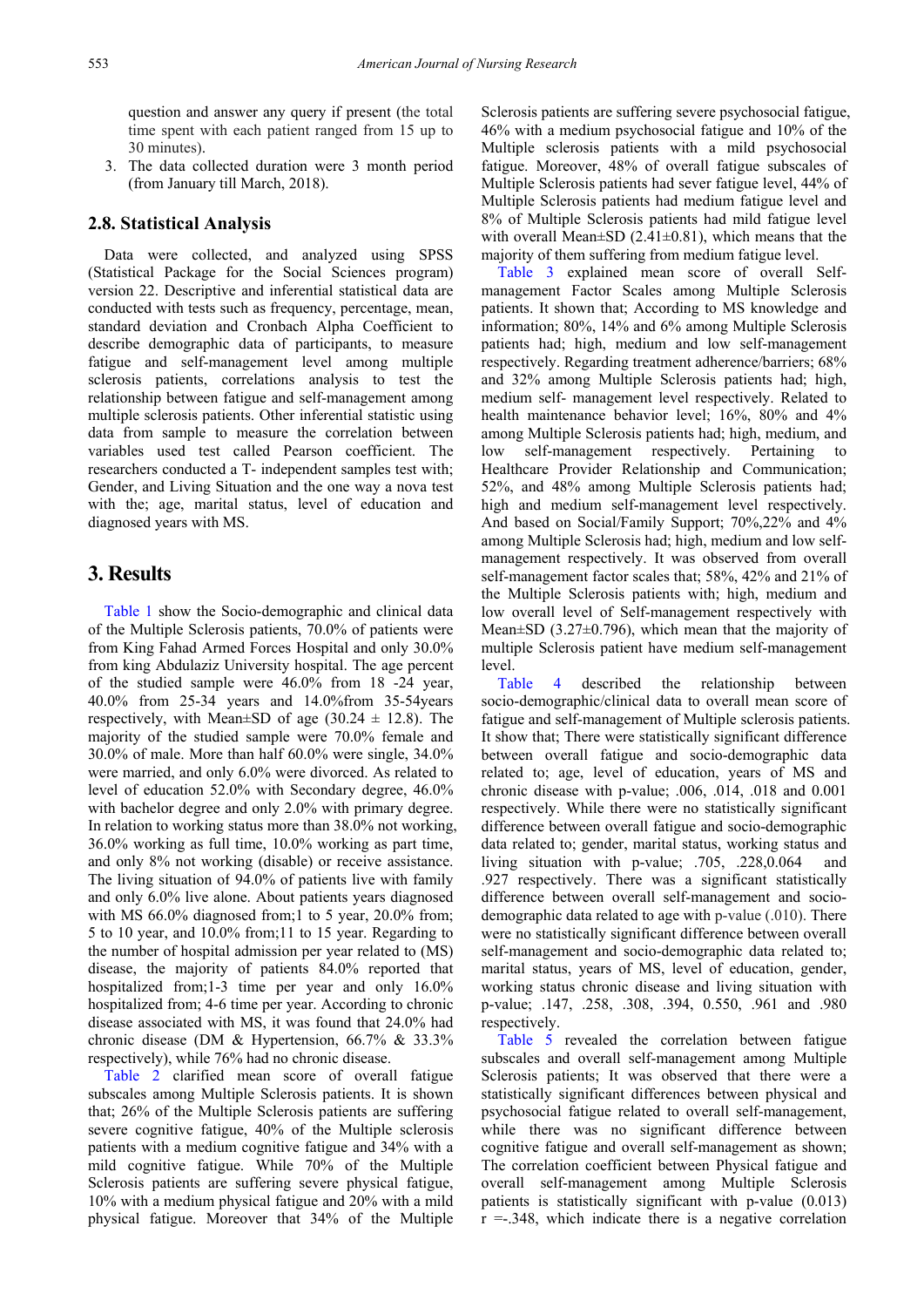between physical fatigue and overall self-management among Multiple Sclerosis patients. The correlation coefficient between Psychosocial fatigue and overall self-management among Multiple Sclerosis patients is statistically significant with p-value  $(0.007)$  r= -.374, which indicate that there is a negative correlation between psychosocial fatigue and overall self-management among Multiple Sclerosis patients. The correlation coefficient between cognitive fatigue and overall self-management among Multiple Sclerosis patients is statistically non-significant with p-value  $(0.176)$  r= -.194, which indicates that there is no negative correlation between cognitive fatigue and overall self-management among Multiple Sclerosis patients. There is a statistically significant negative correlation between overall fatigue subscales and overall self-management among Multiple Sclerosis patients with p-value(  $0.019$ ) r= -.332.

[Table 6](#page-6-1) illustrate the correlation between Selfmanagement factor scales and overall fatigue among Multiple Sclerosis patients: It was observed that there were significant differences between health maintenance behavior and health care provide relationship/communication related to overall fatigue, While there were no statistically significant differences between treatment adherence /barriers, MS knowledge and information and social/family support overall fatigue as shown; The correlation coefficient between health maintenance behavior and overall fatigue among Multiple Sclerosis patients is statistically significant with p-value  $(0.007)$  r= -.375, which indicate that there is a negative correlation between health maintenance behavior and overall fatigue among Multiple Sclerosis patients. The correlation coefficient between healthcare provider relationship/communication and overall fatigue among Multiple Sclerosis patients is a statistically significant with p-value  $(0.013)$  r= -.349, which indicate that there is a negative correlation between healthcare Provider Relationship/Communication and overall fatigue among Multiple Sclerosis patients. The correlation coefficient between treatment adherence/barriers and overall fatigue among Multiple Sclerosis patients is a statistically non-significant with p-value  $(0.340)$  r= -.138, which indicates that there is no negative correlation between treatment Adherence/Barriers and overall fatigue among Multiple Sclerosis patients. The correlation coefficient between MS knowledge and information and overall fatigue among Multiple Sclerosis patients is a statistically non-significant with p-value  $(0.118)$  r= .224, which indicate that there is no negative correlation between MS Knowledge and Information and overall fatigue among Multiple Sclerosis patients.

<span id="page-4-0"></span>The correlation coefficient between social/family support and overall fatigue among Multiple Sclerosis patients is a statistically non-significant with p-value  $(0.110)$  r= -.211, which indicate that there is no negative correlation between social/family support and overall fatigue among Multiple Sclerosis patients There is a statistically significant negative correlation between overall self-management factor scales and overall fatigue among Multiple Sclerosis patients with p-value (0.019)  $r = -.322$ .

| Socio-demographic data             | N <sub>0</sub> | $\frac{0}{0}$    | Socio-demographic data                                               | No. | $\frac{0}{0}$  |  |  |  |
|------------------------------------|----------------|------------------|----------------------------------------------------------------------|-----|----------------|--|--|--|
| Hospital                           |                |                  | <b>Working Status</b>                                                |     |                |  |  |  |
| King Fahad Armed Forces Hospital   | 35             | 70.0             | Not Working                                                          | 19  | 38.0           |  |  |  |
|                                    |                |                  | Full Time                                                            | 18  | 36.0           |  |  |  |
|                                    |                |                  | Part Time                                                            | 5   | 10.0           |  |  |  |
| king Abdulaziz University hospital | 15             | 30.0             | Not working(disable)                                                 | 4   | 8.0%           |  |  |  |
|                                    |                |                  | Receive Assistance                                                   | 4   | 8.0%           |  |  |  |
| Age                                |                |                  | Living Situation                                                     |     |                |  |  |  |
| 18-24year                          | 23             | 46.0             | Live with family                                                     | 47  | 94.0           |  |  |  |
| $25-34$ years                      | 20             | 40.0             |                                                                      |     |                |  |  |  |
| 35-54 years                        | 7              | 14.0             | Live Alone                                                           | 3   | 6.0            |  |  |  |
| Total Mean $\pm$ SD                |                | $30.24 \pm 12.8$ |                                                                      |     |                |  |  |  |
| Gender                             |                |                  | How Many Years diagnosed with MS                                     |     |                |  |  |  |
| Female                             | 35             | 70.0             | $1 - 5$ year                                                         | 33  | 66.0           |  |  |  |
|                                    |                |                  | $6 - 10$ year                                                        | 10  | 20.0           |  |  |  |
|                                    |                |                  | $11 - 15$ year                                                       | 5   | 10.0           |  |  |  |
| Male                               | 15             | 30.0             | $16 - 20$ year                                                       | 2   | 4.0            |  |  |  |
|                                    |                |                  | Total Mean ±SD                                                       |     | $7.6 \pm 4.15$ |  |  |  |
| <b>Marital Status</b>              |                |                  | How Many Time Admitting to hospital per year related to (MS) disease |     |                |  |  |  |
| Single                             | 30             | 60.0             | $1 - 3$                                                              | 42  | 84.0           |  |  |  |
| Married                            | 17             | 34.0             |                                                                      |     |                |  |  |  |
| Divorced                           | 3              | 6.0              | $4 - 6$                                                              | 8   | 16.0           |  |  |  |
| Level of education                 |                |                  | Have any other chronic disease                                       |     |                |  |  |  |
| Secondary                          | 26             | 52.0             | No<br>38                                                             |     | 76.0           |  |  |  |
| Bachelor                           | 23             | 46.0             | Yes                                                                  | 12  | 24.0           |  |  |  |
|                                    |                |                  | If yes; DM                                                           | 8   | 66.7           |  |  |  |
| Primary                            | 1              | 2.0              | Hypertension                                                         | 4   | 33.3           |  |  |  |

**Table 1. Frequency/Distribution of socio-demographic and clinical data of Multiple Sclerosis patients (n=50)**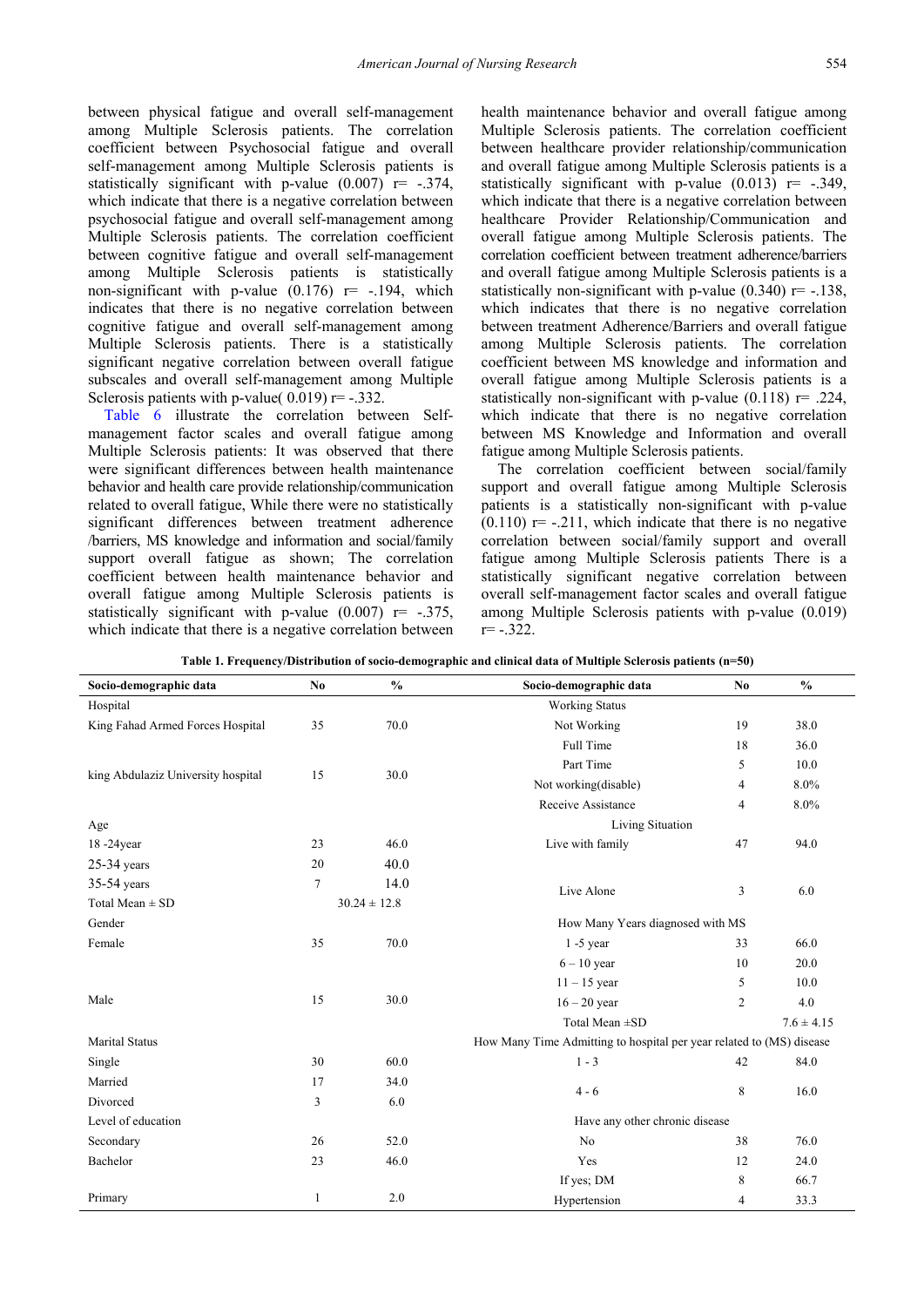|  | Table 2. Mean Score of overall fatigue subscales among Multiple Sclerosis patients (n=50) |  |  |
|--|-------------------------------------------------------------------------------------------|--|--|
|  |                                                                                           |  |  |

<span id="page-5-0"></span>

| <b>Fatigue Subscales</b> |                   |                      | <b>Severe</b> |    | Medium        |    | Mild          |  |
|--------------------------|-------------------|----------------------|---------------|----|---------------|----|---------------|--|
|                          |                   | Total Mean ±SD<br>No | $\frac{0}{0}$ | No | $\frac{6}{9}$ | No | $\frac{0}{0}$ |  |
| Cognitive Fatigue        | $1.97 \pm 0.856$  |                      | 26%           | 20 | 40%           |    | 34%           |  |
| <b>Physical Fatigue</b>  | $3.14 \pm 0.7123$ | 35                   | 70%           |    | 10%           | 10 | 20%           |  |
| Psychosocial Fatigue     | $2.11 \pm 0.8595$ |                      | 34%           | 23 | 46%           |    | 10%           |  |
| <b>Overall Fatigue</b>   | $2.41 \pm 0.81$   | 24                   | 48%           | 22 | 44%           |    | 8%            |  |

#### \***Fatigue Level Severity Score;**

- less than 1.6 to less than 2.20 (Mild Level).

- 2.20 to less than 2.80 (Medium Level).

- 2.80 to 4.0 ( Severe Level).

| Table 3. Mean Score of overall self-management factor scales among Multiple Sclerosis patients (n=50) |  |
|-------------------------------------------------------------------------------------------------------|--|
|                                                                                                       |  |

<span id="page-5-1"></span>

|                                                    | Total Mean ±SD   |                | Low           |                | <b>Medium</b> |                | High          |  |
|----------------------------------------------------|------------------|----------------|---------------|----------------|---------------|----------------|---------------|--|
| <b>Self-management Factor Scales</b>               |                  | No             | $\frac{0}{0}$ | N <sub>0</sub> | $\frac{0}{0}$ | N <sub>0</sub> | $\frac{6}{9}$ |  |
| MS Knowledge and Information                       | $2.94 \pm 0.772$ |                | 6%            |                | 14%           | 40             | 80%           |  |
| Treatment Adherence/Barriers                       | $3.40 \pm 0.864$ | $\mathbf{0}$   | $0\%$         | 16             | 32%           | 34             | 68%           |  |
| Health Maintenance Behavior                        | $2.8 \pm 0.761$  | 2              | 4%            | 40             | 80%           | 8              | 16%           |  |
| Healthcare Provider Relationship and Communication | $3.49 \pm 0.754$ | $\mathbf{0}$   | $0\%$         | 24             | 48%           | 26             | 52%           |  |
| Social/Family Support                              | $3.70 \pm 0.827$ | $\overline{c}$ | 4%            |                | 22%           | 35             | 70%           |  |
| Overall Self-management                            | $3.27 \pm 0.796$ | $\mathbf{0}$   | $0\%$         | 21             | 42%           | 29             | 58%           |  |

**\*Multiple sclerosis self-management Level score;**

- 1 to less than 2.60 (Low Level).

- 2.60 to less than 3.40 (Medium Level).

- 3.40 to 5.0 ( High Level).

**Table 4. The relationship between Socio-demographic/Clinical data to overall mean score of fatigue and self-management in Multiple sclerosis patients (n=50)**

<span id="page-5-2"></span>

| Overall Fatigue  |                   |                                  | Overall Self management |         |  |  |
|------------------|-------------------|----------------------------------|-------------------------|---------|--|--|
| Age              | $Mean \pm SD$     | p-value                          | $Mean \pm SD$           | p-value |  |  |
| 18-24year        | $54.26 \pm 6.02$  |                                  | $77.57 \pm 7.95$        |         |  |  |
| $25-34$ years    | $51.70 \pm 6.53$  | $.006*$                          | $84.10 \pm 5.31$        | $.010*$ |  |  |
| 35-54 years      | $61.71 \pm 9.55$  |                                  | $79.43 \pm 6.11$        |         |  |  |
| Total Mean ±SD   |                   |                                  | $30.24 \pm 12.8$        |         |  |  |
|                  |                   | Gender                           |                         |         |  |  |
| Male             | $53.67 \pm 9.42$  | .705                             | $81.80 \pm 8.12$        |         |  |  |
| Female           | $54.54 \pm 6.47$  |                                  | $79.86 \pm 6.97$        | .394    |  |  |
|                  |                   | <b>Marital Status</b>            |                         |         |  |  |
| Single           | $53.60 \pm 6.72$  |                                  | $79.63 \pm 7.89$        |         |  |  |
| Married          | $54.24 \pm 7.42$  | .228                             | $82.82 \pm 5.87$        | .147    |  |  |
| Divorced         | $61.33\pm12.66$   |                                  | $75.00 \pm 5.20$        |         |  |  |
|                  |                   | Level of education               |                         |         |  |  |
| Secondary        | $75.00 \pm 0.001$ |                                  | $72.00 \pm 0.22$        |         |  |  |
| Bachelor         | $53.46 \pm 6.47$  | $.014*$                          | $79.62 \pm 8.20$        |         |  |  |
| Primary          | $54.30 \pm 7.33$  |                                  | $81.74 \pm 6.05$        | .308    |  |  |
|                  |                   | <b>Working Status</b>            |                         |         |  |  |
| Not Working      | 52.89±6.57        |                                  | $80.68 \pm 7.25$        |         |  |  |
| Full Time        | 53.06±7.49        | 0.064                            | $82.06 \pm 8.44$        |         |  |  |
| Part Time        | 52.80±6.57        |                                  | 78.80±6.53              | .550    |  |  |
|                  |                   | Living Situation                 |                         |         |  |  |
| Live with family | $54.67 \pm 10.02$ |                                  | $80.33 \pm 8.14$        |         |  |  |
| Live Alone       | $54.26 \pm 7.33$  | .927                             | $80.45 \pm 7.34$        | .980    |  |  |
|                  |                   | How Many Years diagnosed with MS |                         |         |  |  |
| $(1 - 5)$ year   | $53.45 \pm 5.96$  |                                  | $79.39 \pm 7.52$        |         |  |  |
| $(6 - 10)$ year  | $51.80 \pm 7.58$  |                                  | $84.60 \pm 6.35$        |         |  |  |
| $(11 - 15)$ year | $60.00 \pm 9.14$  | $.018*$                          | $79.20 \pm 4.87$        | .258    |  |  |
| $(16 - 20)$ year | $66.00 \pm 12.73$ |                                  | $80.00 \pm 11.31$       |         |  |  |
| Total Mean ±SD   |                   |                                  | $7.6 \pm 4.15$          |         |  |  |
|                  |                   | Have any other chronic disease   |                         |         |  |  |
| NO               | $59.00 \pm 7.79$  |                                  | $80.50 \pm 4.51$        |         |  |  |
| Yes              | $66.00 \pm 12.73$ | $0.001***$                       | $81.00 \pm 1.31$        | .961    |  |  |

**\* p< (0.05), \*\* p< (0.01).**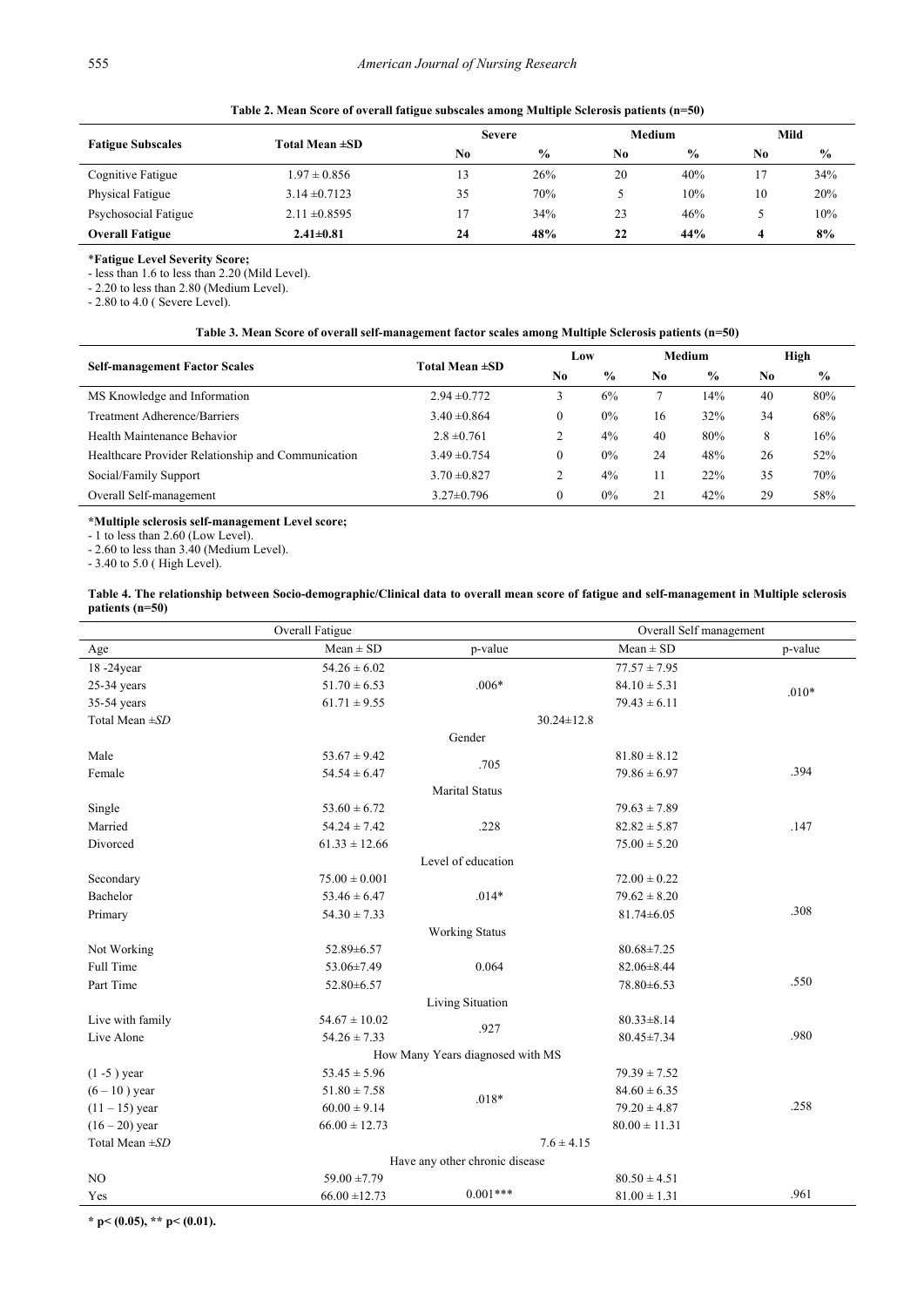**Table 5. Correlations between fatigue subscales and overall self-management among Multiple Sclerosis patients**

<span id="page-6-0"></span>

| Fatigue categories      | Total Mean ±SD    | Correlation Coefficient (Overall Self-Management) | p-value |
|-------------------------|-------------------|---------------------------------------------------|---------|
| Cognitive Fatigue       | $1.97 \pm 0.856$  | $-194$                                            | .176    |
| <b>Physical Fatigue</b> | $3.14 \pm 0.7123$ | $-.348(*)$                                        | $.013*$ |
| Psychosocial Fatigue    | $2.11 \pm 0.8595$ | $-.374$ <sup>**</sup> )                           | $.007*$ |
| Overall Fatigue         | $2.41 \pm 0.81$   | $-.332(*)$                                        | $.019*$ |

**\* p< (0.05), \*\* p< (0.01).**

**Table 6. Correlation between Self-management Factor Scales and overall fatigue among Multiple Sclerosis patients**

<span id="page-6-1"></span>

| Self-Management Factor Scales                      | Total<br>Mean $\pm SD$ | Correlation Coefficient<br>(Overall Fatigue) | p-value |
|----------------------------------------------------|------------------------|----------------------------------------------|---------|
| MS Knowledge and Information                       | $2.94 \pm 0.772$       | .224                                         | .118    |
| Treatment Adherence/Barriers                       | $3.40 \pm 0.864$       | $-.138$                                      | .340    |
| Health Maintenance Behavior                        | $2.8 \pm 0.761$        | $-.375$ <sup>**</sup> )                      | $.007*$ |
| Healthcare Provider Relationship and Communication | $3.49 \pm 0.754$       | $-.349(*)$                                   | $.013*$ |
| Social/Family Support                              | $3.70 \pm 0.827$       | $-.211$                                      | .110    |
| Overall Self-management                            | $3.27 \pm 0.796$       | $-.332(*)$                                   | $.019*$ |

**\* p< (0.05), \*\* p< (0.01).**

# **4. Discussion**

The socio-demographic and clinical findings of the study revealed that the majority of MS patients were female versus male with Mean  $\pm$ SD (30.24  $\pm$  12.8), these findings are generally consistent with [\[21\]](#page-9-18) who reported that 78% of MS patients were female and 22% were male at the peak age is between 20 and 30 years, as well as [\[22\]](#page-9-19) who stated that MS usually affects women rather than men, between 20 and 40 years and in their most productive years of life. Moreover[, \[23\]](#page-9-20) mentioned that MS is usually diagnosed in young adults and affects women two to three times as often as men.

As regard to marital status, around two third were single, this finding was in contrast with [\[24\]](#page-9-21) who mentioned that more than half of respondents (55.4%) were married.

According to level of education, it shows that more than half of MS patients had a secondary level and less than half with bachelor level, this agreed with [\[25\]](#page-9-22) who reported that 78% had diploma degree and below this level of literacy. In addition [\[26\]](#page-9-23) reported that (41%) had high school level of education.

Patients working status in this study, more than one third were not working. This is consistent with [\[25\]](#page-9-22) who stated that the majority of MS patients were unemployed, while other studies [\[27,28\]](#page-9-24) revealed that (53-55%) of MS patients were unemployed.

For living situation in this study, the majority of MS patients lived with family. This finding is coherent with [\[26\]](#page-9-23) who confirmed that 94 % of MS patients were living with family/spouse. While  $\lceil 25 \rceil$  mentioned that about half of the patients were living with families.

Regarding diagnosed years with MS, two third of MS patients had a diagnosed durations from one up to five years, this in line with  $[21]$  who emphasized that the mean time interval between the first symptoms and disease diagnosis was around two years. While, [\[24\]](#page-9-21) reported that the mean duration of the disease was around five years.

As related to the hospital admission frequency per year, it was recorded that more than three quarters of MS patients hospitalized at least from one to three times per year. This supported by [\[29\]](#page-9-25) who clarify that 80% of MS patients usually experience hospitalization several times due to relapses phases of MS. [\[30\]](#page-9-26) mentioned that around 25.8% of the MS population being hospitalized annually. Furthermore [\[31,32\]](#page-9-27) informed that the median number of hospitalizations per year was at least from one to two times with a median hospital stay of four days.

Regarding other chronic disease, three quarter of MS patients stated that they don't have any chronic disease while one quarter of MS patients had chronic disease such as (hypertension or diabetes). In line with [\[33\]](#page-9-28) who stated that most frequently reported co-morbidities in MS of (17.8%) is hypertension. Moreover [\[34\]](#page-9-29) reported that eighteen percent of the MS patients had impaired fasting glucose.

According to overall fatigue subscales, around half of MS patients had sever fatigue level, less than half had medium fatigue level and the rest had mild fatigue level. The giving findings in consistent with  $[6,35]$  who emphasized that that fatigue may affect up to 80 % of MS patients, it can be severe in up to 60-70 % of them, and it tends to persist over time once it appears as it compared to those with chronic fatigue syndrome.. Moreover, [\[36\]](#page-9-30) mentioned that 90% of fatigue could be a very debilitating and difficult to treat symptom.

As related to physical fatigue, near three quarter of Multiple Sclerosis patients had severe physical fatigue, this finding supported by [\[37\]](#page-10-0) who stated that MS-related fatigue is associated with daily physical functioning and there was a significant negative association between the dimensions of physical fatigue and physical behavior (i.e. more fatigued persons have a less active life. [\[38\]](#page-10-1) mentioned that physical and cognitive fatigue had great impact on person life more than psychosocial fatigue. Moreover [\[39\]](#page-10-2) confirmed that MS patients had highest fatigue scores in physical subcategory.

As it comes to overall self management factor scales, more than half with high level of self management and less than half with medium level of self management. This findings in contrast with  $[40,41]$  who described that MS patients have increased susceptibility to poor self-management due to chronic nature of MS disease, therefore require more attention from all medical team, where nurses play important role through establish a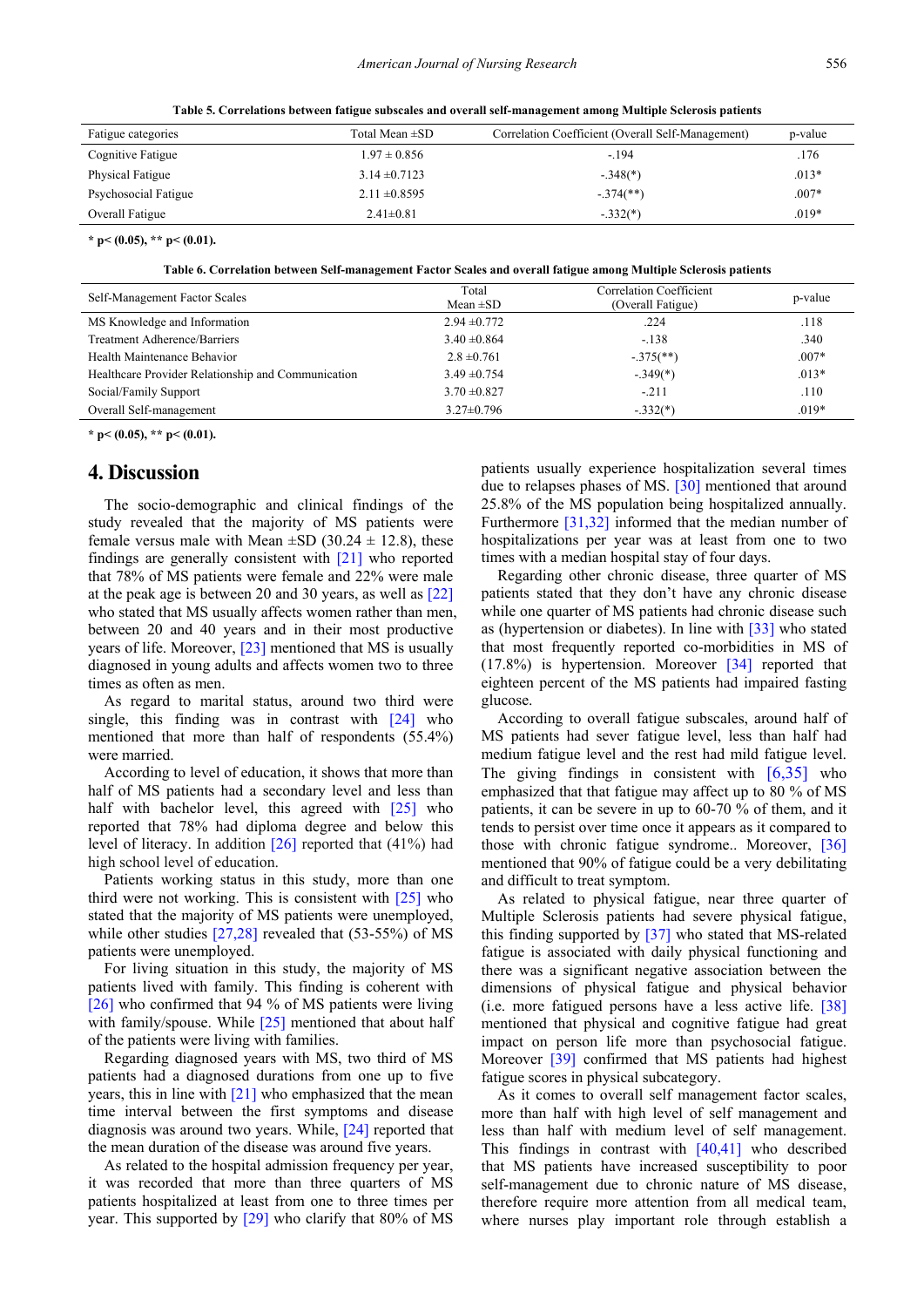healthy partnership between the patient and care provider, enhance MS patient to participate in planning and decision making of the medical care or treatment. Moreover, [\[42\]](#page-10-4) revealed that MS patients had moderate level of overall self management.

Regarding health maintenance behavior, the majority of MS patients had medium level of health maintenance behavior of self-management and a few of them had high level. This findings in line with [\[43\]](#page-10-5) who reported that around one third of MS patient had health maintenance behavior. While  $[42]$  confirmed that  $(13.63\%)$  of MS patient had health maintenance behavior.

As related to health care provider relationship and communication, more than half of MS patient had high level of healthcare provider relationship and communication of self-management and less than half with medium level. This findings in contrast with [\[43\]](#page-10-5) who mentioned that less than one quarter of MS patient had lower self management related to healthcare provider relationship. In addition [\[42\]](#page-10-4) reported that around one quarter of MS patient had high healthcare provider relationship and communication level.

As regards the relationship between age related to overall fatigue and self-management of MS patients, there was statistically significant difference with p-value (.006 and .010, respectively). The researchers believes that fatigue in MS increase and worsens with the age as result of its progressive disease course and early self-management strategies on early MS stage in young adult can helps in maintaining good Quality of life and prevent later complications or disability in MS patients. The study result in consistent with  $[44, 45]$  who explained that age was a significant factor influencing fatigue and strongest predictor of self-management behavior of people with MS. [\[6,22\]](#page-9-5) added that the majority of MS patients who suffering from fatigue are young adult on their most productive years of life, it can be severe, tends to persist over time and it can lead to MS complications or disability after long period of time. Furthermore [\[46,47\]](#page-10-7) explained that living with a chronic disease like MS needs to control the disease and limit its progression on early stage , in which young MS individuals play an important role in self-management of the daily effects of the disease on their lives through early control strategy such as self management and changing lifestyle to adjust it.

For the relationship between level of education related to overall fatigue and self-management of MS patients, there was a statistically significant difference with p-value (.014) related overall fatigue, while there was statistically non -significant difference with p-value (.308) related to self-management. The researchers suggests that MS patients with lower levels of education affects negatively on disease progression through unhealthy lifestyle practice compared with high level of education. This finding agreeable with [\[48,45\]](#page-10-8) who described that level of education, knowledge and beliefs, are the most strongest predictor in self-management behavior in predicting quality of life for MS patients. [\[49\]](#page-10-9) clarify that low education levels, might indirect contribute to unhealthy patterns such as; physical inactivity, obesity, smoking, poor treatment adherence and other associated co-morbid diseases. [\[50,51\]](#page-10-10) confirmed that patient information and knowledge about MS is essential part of informed

decision making in treatment and patients with lower education level consistently showed more impaired quality of Life domains.

Regarding the relationship between current number of years diagnosed with MS related to overall fatigue and self-management of MS patients, there was a statistically significant difference with p-value (.018), while there was statistically non -significant difference with p-value (.258) related to self-management. The researchers believes that fatigue severity in MS was increases in those who were older and had a longer time, since symptom onset occur and could be effect on; cognitive, motor functioning, social activity or relationships, therefore early symptoms management in MS is a key strategy to effective self management. This finding in line with [\[6,35\]](#page-9-5) who noted that fatigue in MS after (15-20) years of symptom onset, can lead to progressive course or clinical deterioration of MS. [\[52\]](#page-10-11) added that fatigue in MS patients is associated with reduced employment and lower quality of life over time. In addition [\[6\]](#page-9-5) explained that early management of fatigue in MS can help in starting a suitable treatment and prevent complication. [\[53\]](#page-10-12) added that fatigue in MS affecting personal, family, and community participation, in which early management of fatigue get through; behavior change, develop and integrate self-management skills into their day to day activities and understanding of the positive effect of early self-management on their quality of life.

According to the relationship between other associated chronic disease related to overall fatigue and self-management of MS patients, there was a statistically significant difference with p-value (.001) related to overall fatigue, while there was statistically non -significant difference with p-value (.961) related to self-management. Other common co-morbidities associated with MS like hypertension and diabetes could be related unhealthy lifestyle. This finding supported by [\[54,55\]](#page-10-13) who reported that hypertension is one co-morbid condition that affects 10% to 30 % of MS patients and increases with age. While [\[56\]](#page-10-14) mentioned that some autoimmune diseases like MS, associated with certain genotypes that increased risk of damage of islet beta cells and may lead to occurrence of diabetes. Moreover [\[57\]](#page-10-15) stated that diabetes in multiple sclerosis contribute to the progression of MS and disability. [\[58,59\]](#page-10-16) added that as MS progresses, patients encounter limitations; in their daily activities or working abilities. It can cause; extensive physical disabilities, delay MS diagnosis, increase hospitalization, increase the chance of death or lack of effective treatment and negative impact quality of life. [\[54\]](#page-10-13) confirmed that hypertension is consider as one of the main top five leading causes of disability among MS patients as a result of sedentary life behavior. While [\[60\]](#page-10-17) reported that co-morbid medical conditions such as diabetes can substantially affect neurologic disease such as MS outcomes, higher blood glucose concentration is associated with poorer self management outcomes and this due to reduced mobility and sedentary lifestyle.

As it comes to the correlation between overall fatigue subscales and overall self-management among Multiple Sclerosis patients, there was a statistically significant negative correlation with p-value (.019). this agreed with [\[61\]](#page-10-18) who stated that effective self-management is consider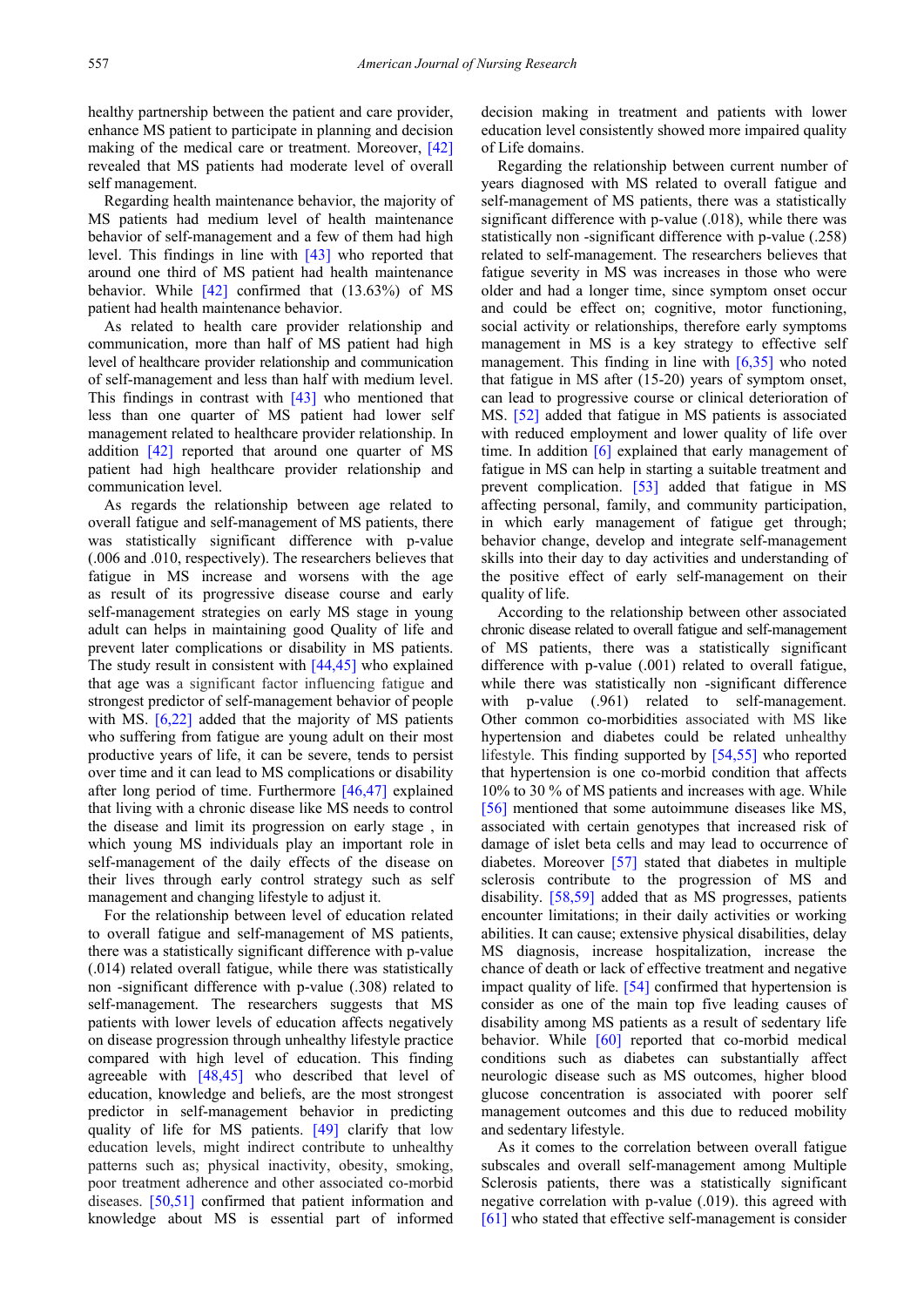as a potential approach that may mitigate the symptoms associated with MS. Moreover [\[62\]](#page-10-19) mentioned that fatigue is the most common and bothersome symptoms in MS patients and is reported in 50% to 92% of the MS population. Pharmacological treatments are often unsatisfactory whereas rehabilitation and self-management strategies seem to have better effects.

In regard to the correlation between health maintenance behavior and overall fatigue among MS patients, there was a statistically significant negative correlation with p-value  $(.007)$ . This finding in consistent with  $[63]$  who revealed that MS causes multiple stressors for patients, in which all require different methods of coping, influenced by the level of impairment, and tackling more intensively with their disease, [\[64\]](#page-10-21) added that adaptive coping strategies in MS is beneficial for psychosocial adjustment and management of disease progression. Furthermore [\[65\]](#page-10-22) mentioned that demonstrating a desirable individual performance such as (modulation of activities, appropriate environments, having adequate knowledge about the disease, good , seeking for further information about MS) are all expressed that patients can successfully cope with disease through self-management behaviors.

Regarding the correlation between healthcare provider relationship/communication and overall fatigue among MS patients, there was a statistically significant negative correlation with p-value (.013). This finding in line with [\[66\]](#page-10-23) who mentioned that lack of understanding of MS disease, as well as the uncertainty of MS symptoms, all this challenges makes the MS patient difficult to response to treatments, in which an effective communication has a critical role in improving; acceptance of the disease, patients' compliance with chronic treatments and patients' quality of life. [\[67\]](#page-10-24) added that the demanding need of care in MS patients demonstrates social, psychological, and physical impact not only patients but also their families or caregivers.

As it comes to the correlation between overall self-management factor scales and overall fatigue among MS patients, there was a statistically significant negative correlation with p-value (.019). This finding in line with [\[68\]](#page-10-25) who mentioned that fatigue in MS is treated with a several self management approaches such as; patients' behavior emotional and mental attitude, in which have a positive effect on reducing fatigue output. In addition [\[69\]](#page-10-26) added that self-management is one of the most powerful methods that MS patients can use to cope with the signs and symptoms of disease such as fatigue through promoting patients' learning skills, increases their decision-making and performing abilities as well as their use of adaptability mechanisms.

#### **5.1. Conclusion**

The study concluded that;

- There were statistically significant negative correlations between overall self-management and fatigue subscales related to physical and psychosocial fatigue among MS patients. However, there was no statistically significant negative correlation between overall self-management and fatigue subscales related to cognitive fatigue among MS patients.

- There was a statistically significant negative correlation between fatigue subscales and overall self-management among MS patients.

- There were statistically significant negative correlations between self-management factor scales and overall fatigue related to; healthcare provider relationship/communication and health maintenance behavior among MS patients.

- However, there were no statistically significant negative correlation between self-management factor scales and overall fatigue related to; treatment adherence/barriers, MS knowledge/information and social/family support) among MS patients.

- There was a statistically significant negative correlation between self-management factor scales and overall fatigue among MS patients.

### **5.2. Recommendations**

#### **5.2.1. Implication for Future Research**

- The current study recommended further research about how to conduct fatigue management program on MS patients focusing on nursing role who involves on treatment. of MS patients, such program could be applied on a large sample size using pre and post assessment intervention design to generalize the result.
- Further research about essential nursing skills and knowledge needed in conducting patient self-management program.

#### **5.2.2. Implication for Nursing Practice**

- Conducting a periodic patients self-management educational program regarding coping strategies to reduce fatigue and healthy lifestyle in MS patients. Includes perform comprehensive assessment for each patient; needs, preferences, learning style and family.
- Formulate a collaborative treatment plan taking into account; patient's symptom, level of disability, need for disease modifying treatment and need for sustained or prolonged care.
- Negotiating within the healthcare system ensuring that MS patients get the medications, equipment, resources they needed and promoting selfmanagement.
- Nurse can act as advocate through helping patient to overcome; physical, cognitive and psychosocial obstacles to treatment. So, they become active members and participate on decision making and treatment options.

#### **5.2.3. Nursing Administrations and Health Policies**

 Encourage governmental policy and other decision makers in the Saudi community to support selfmanagement educational programs and provide appropriate environments and facilities to conduct such programs.

#### **5.2.4. Implication for Patient Education**

 Multiple sclerosis patients should be educated about essential skills in effective coping strategy and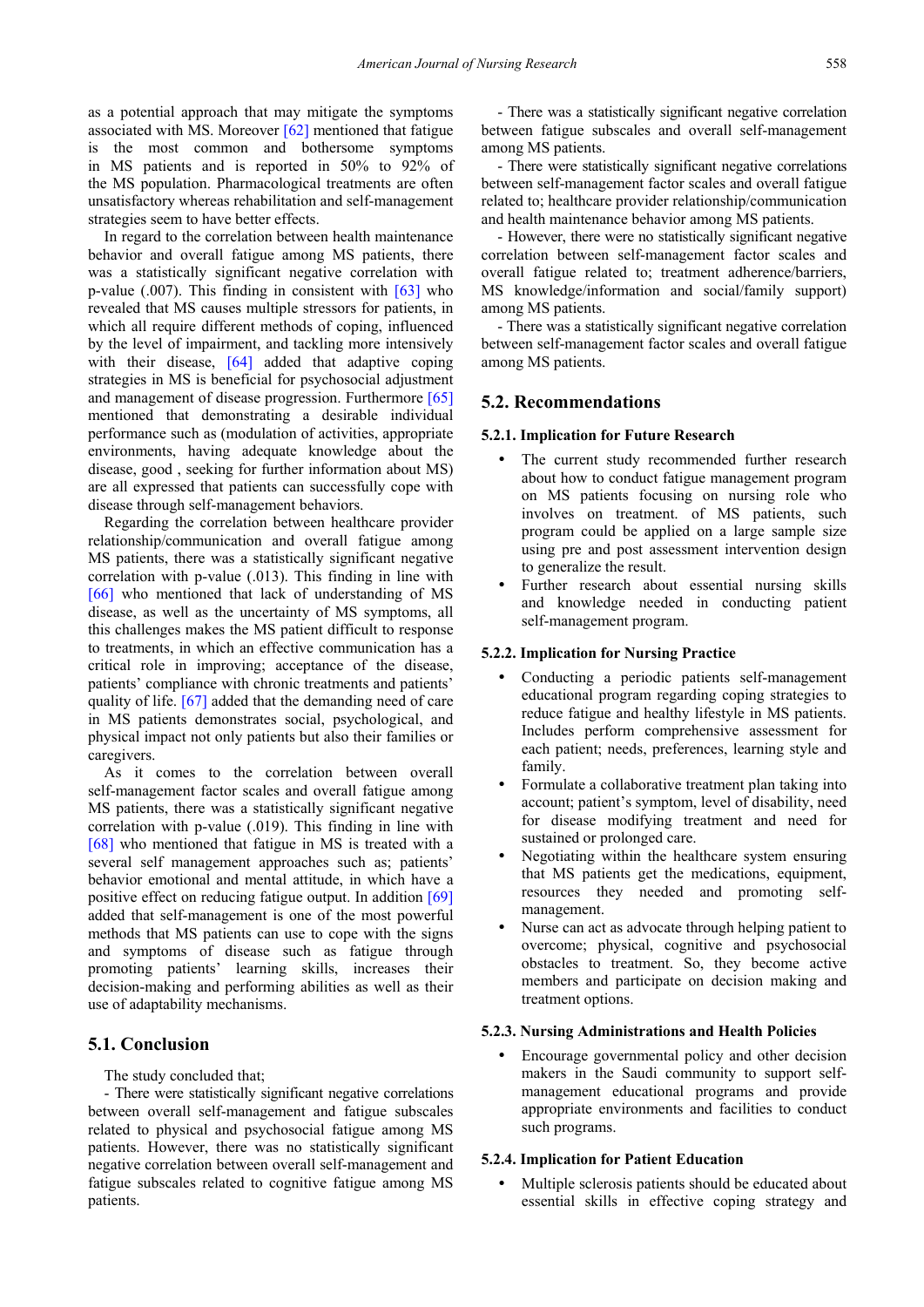symptoms management of MS such as; disease modifying medications and teaching self-injection.

 A self-management program should be developed for people with chronic disease such as MS patients. Focusing on three primary tasks of self-management program include; First, medical management such as (taking medication, adhering to a special diet, using medical services, and changing the lifestyle (sleep, hygiene and exercise). Second, role management covers (maintaining changing and creating new meaningful behaviors in life roles) such as changing responsibilities within the family. Third, emotional management is related to how to deal with the feelings resulting from a chronic disease such as (anger, fear, disappointment, and depression) which are commonly experienced as a result of a chronic disease.

# **References**

- <span id="page-9-0"></span>[1] Vijayasingham, L., & Mairami, F. F. (2018). Employment of patients with multiple sclerosis: The influence of psychosocialstructural coping and context. *Degenerative Neurological and Neuromuscular Disease, Volume 8*, 15-24.
- <span id="page-9-1"></span>[2] Lariviere, M. (2011). *Focusing-oriented art therapy in multiple sclerosis: A randomized controlled trial to enhance quality of life* (Unpublished master's thesis). Notre Dame de Namur University, Belmont, Calif.
- <span id="page-9-2"></span>[3] Alsaqaaby, M. F., Vaidya, V., Khreis, N., Khairallah, T. A., & Al-Jedai, A. H. (2017). Cost-effectiveness of oral agents in relapsing-remitting multiple sclerosis compared to interferonbased therapy in Saudi Arabia. *Annals of Saudi Medicine, 37*(6), 433-443.
- <span id="page-9-3"></span>[4] Maslakpak, M. H., & Raiesi, Z. (2014). Effect of a Self-Management and Follow-Up Program on Self-Efficacy in Patients With Multiple Sclerosis: A Randomized Clinical Trial. *Nursing and Midwifery Studies, 3*(4).
- <span id="page-9-4"></span>[5] Shamsaei, F., Vakili, R., Rezaie, A. A., Salavati, M., & Moghimbeigi, A. (2014). The Association of Self-Efficacy With General Health in Patients with Multiple Sclerosis. *Jundishapur Journal of Chronic Disease Care, 3*(4).
- <span id="page-9-5"></span>[6] Tur, C. (2016). Fatigue Management in Multiple Sclerosis. *Current Treatment Options in Neurology, 18*(6), 26.
- <span id="page-9-6"></span>[7] Thomas, S., Kersten, P., & Thomas, P. W. (2015). The Multiple Sclerosis-Fatigue Self–Efficacy (MS-FSE) scale: initial validation. *Clinical rehabilitation*, *29*(4), 376-387.
- <span id="page-9-7"></span>[8] Kalb, R., Giesser, B., & Costello, K. (2012). *Multiple sclerosis for dummies*. John Wiley & Sons Karbandi, S., Aghaei, N., Gorji, M. A., Golkhatmi, M. B., & Alizadeh, B. (2016). Social Support in Relation to Fatigue Symptoms Among Patients with Multiple Sclerosis. *Indian journal of palliative care*, *22*(2), 163-7.
- <span id="page-9-8"></span>[9] Bishop, M., & Frain, M. P. (2011). The Multiple Sclerosis Self-Management Scale: Revision and psychometric analysis. *Rehabilitation Psychology, 56*(2), 150-159.
- <span id="page-9-9"></span>[10] Modi, A. C., Pai, A. L., Hommel, K. A., Hood, K. K., Cortina, S., Hilliard, M. E., . . . Drotar, D. (2012). Pediatric Self-management: A Framework for Research, Practice, and Policy. *Pediatrics, 129*(2), e473-e485.
- <span id="page-9-10"></span>[11] Multiple Sclerosis International Foundation (MSIF). Atlas of MS 2013: mapping multiple sclerosis around the world. *Mult Scler Int Fed*, 1-28. *Mult Scler Int Fed*, 1-28. Available from: www.msif.org
- <span id="page-9-11"></span>[12] Al-Asmi, A., Al-Rawahi, S., Al-Moqbali, Z. S., Al-Farsi, Y., Essa, M. M., El-Bouri, M., . . . Adawi, S. A. (2015). Magnitude and concurrence of anxiety and depression among attendees with multiple sclerosis at a tertiary care Hospital in Oman. *BMC Neurology, 15*(1), 131.
- <span id="page-9-12"></span>[13] Bohlega, S., Inshasi, J., Tahan, A. R., Madani, A. B., Qahtani, H., & Rieckmann, P. (2013). Multiple sclerosis in the Arabian Gulf countries: A consensus statement. *Journal of Neurology, 260*(12), 2959-2963.
- [14] Mohammed, E. M. (2016). Multiple sclerosis is prominent in the Gulf states: Review. *Pathogenesis,3*(2), 19-38.
- <span id="page-9-13"></span>[15] Budhwani, S. (2013). The Self-Management-Focused Chronic Care Model: A Conceptual Framework. Retrieved https://www.cahspr.ca/en/presentation/524136bef44a7df3159aa9e  $\Omega$
- <span id="page-9-14"></span>[16] Ontario: Preventing and managing chronic disease Ontario's framework. In [S.l.]: Ministry of Health and Long-Term Care. 2007.
- <span id="page-9-15"></span>[17] Wagner EH. Chronic disease management: what will it take to improve care for chronic illness? Eff Clin Pract 1998; 1(1):2-4.
- <span id="page-9-16"></span>[18] Greenhalgh, T. (2009). Patient and public involvement in chronic illness: beyond the expert patient. *Bmj*, *338*, b49.
- <span id="page-9-17"></span>[19] Mills, R. J., Young, C. A., Pallant, J. F., & Tennant, A. (2010). Rasch analysis of the Modified Fatigue Impact Scale (MFIS) in multiple sclerosis. *Journal of Neurology, Neurosurgery & Psychiatry, 81*(9), 1049-1051.
- [20] Fisk, J. D., Ritvo, P. G., Ross, L., Haase, D. A., Marrie, T. J., & Schlech, W. F. (1994). Measuring the functional impact of fatigue: initial validation of the fatigue impact scale. *Clinical Infectious Diseases*, *18*(Supplement\_1), S79-S83.
- <span id="page-9-18"></span>[21] Omrani, F., Sahraian, M., Saeen, A., Omrani, Z., & Hayeri, G. (2018). Early-onset multiple sclerosis: Reports of 300 patients from Iran. *Journal of Pediatric Neurosciences, 13*(2), 137.
- <span id="page-9-19"></span>[22] Al Wutayd, O. A., Mohamed, A. G., Saeedi, J., Otaibi, H. A., & Jumah, M. A. (2018). Environmental exposures and the risk of multiple sclerosis in Saudi Arabia. *BMC Neurology, 18*(1), 86.
- <span id="page-9-20"></span>[23] Ortona, E., Pierdominici, M., Maselli, A., Veroni, C., Aloisi, F., & Shoenfeld, Y. (2016). Sex-based differences in autoimmune diseases. *Annali dell'Istituto superiore di sanita*, *52*(2), 205-212.
- <span id="page-9-21"></span>[24] Alhazzani, A. A., Alshahrani, A., Alqahtani, M., Alamri, R., Alqahtani, R., Alqahtani, M., & Alahmarii, M. (2018). Insomnia among non-depressed multiple sclerosis patients: A crosssectional study. *The Egyptian Journal of Neurology, Psychiatry and Neurosurgery, 54*(1), 17.
- <span id="page-9-22"></span>[25] Radmehr, M., Meghdadi, S., Bahmanzadeh, M., & Sabbagh, S. (2015). Prevalence, Demographics and Clinical Characteristics of Multiple Sclerosis in North of Khuzestan Province, Iran. *Jentashapir Journal of Health Research, 6*(5).
- <span id="page-9-23"></span>[26] da Silva, N. L., Takemoto, M. L., Damasceno, A., Fragoso, Y. D., Finkelsztejn, A., Becker, J., . . . Boulos, F. C. (2016). Cost analysis of multiple sclerosis in Brazil: A cross-sectional multicenter study. *BMC Health Services Research, 16*(1), 102.
- <span id="page-9-24"></span>[27] Dayapoğlu, N., & Tan, M. (2017). The care burden and social support levels of caregivers of patients with multiple sclerosis. *Kontakt, 19*(1), e17-e23.
- [28] Goodworth, M. R., Stepleman, L., Hibbard, J., Johns, L., Wright, D., Hughes, M. D., & Williams, M. J. (2014). Variables associated with patient activation in persons with multiple sclerosis. *Journal of Health Psychology, 21*(1), 82-92.
- <span id="page-9-25"></span>[29] Ghafari, S., Fallahi-Khoshknab, M., Norouzi, K., & Mohamadi, E. (2014). Experiences of hospitalization in patients with multiple sclerosis: A qualitative study. *Iranian journal of nursing and midwifery research*, *19*(3), 255-61.
- <span id="page-9-26"></span>[30] Marrie, R. A., Elliott, L., Marriott, J., Cossoy, M., Tennakoon, A., & Yu, N. (2014). Comorbidity increases the risk of hospitalizations in multiple sclerosis. *Neurology, 84*(4), 350-358.
- <span id="page-9-27"></span>[31] Lavery, A. M., Banwell, B. L., Liu, G., & Waldman, A. T. (2016). Hospital admission rates for pediatric multiple sclerosis in the United States using the Pediatric Health Information System (PHIS). *Multiple Sclerosis and Related Disorders, 9*, 5-10.
- [32] Garland, A., Metz, L. M., Bernstein, C. N., Peschken, C. A., Hitchon, C. A., & Marrie, R. A. (2017). Hospitalization is associated with subsequent disability in multiple sclerosis. *Multiple Sclerosis and Related Disorders, 14*, 23-28.
- <span id="page-9-28"></span>[33] Berrigan, L. I., Fisk, J. D., Patten, S. B., Tremlett, H., Wolfson, C., Warren, S., . . . Marrie, R. A. (2016). Health-related quality of life in multiple sclerosis. *Neurology, 86*(15), 1417-1424.
- <span id="page-9-29"></span>[34] Dayer, D., Abdollahzadeh, F., Nadery, Z., & Nasab, N. M. (2016). Prevalence of Diabetes Type 1 in Patients Suffered From Multiple Sclerosis. *Jentashapir Journal of Health Research, 7*(2).
- [35] Newland, P., Starkweather, A., & Sorenson, M. (2016). Central fatigue in multiple sclerosis: A review of the literature. *The Journal of Spinal Cord Medicine, 39*(4), 386-399.
- <span id="page-9-30"></span>[36] Ayache, S. S., & Chalah, M. A. (2017). Fatigue in multiple sclerosis – Insights into evaluation and management.